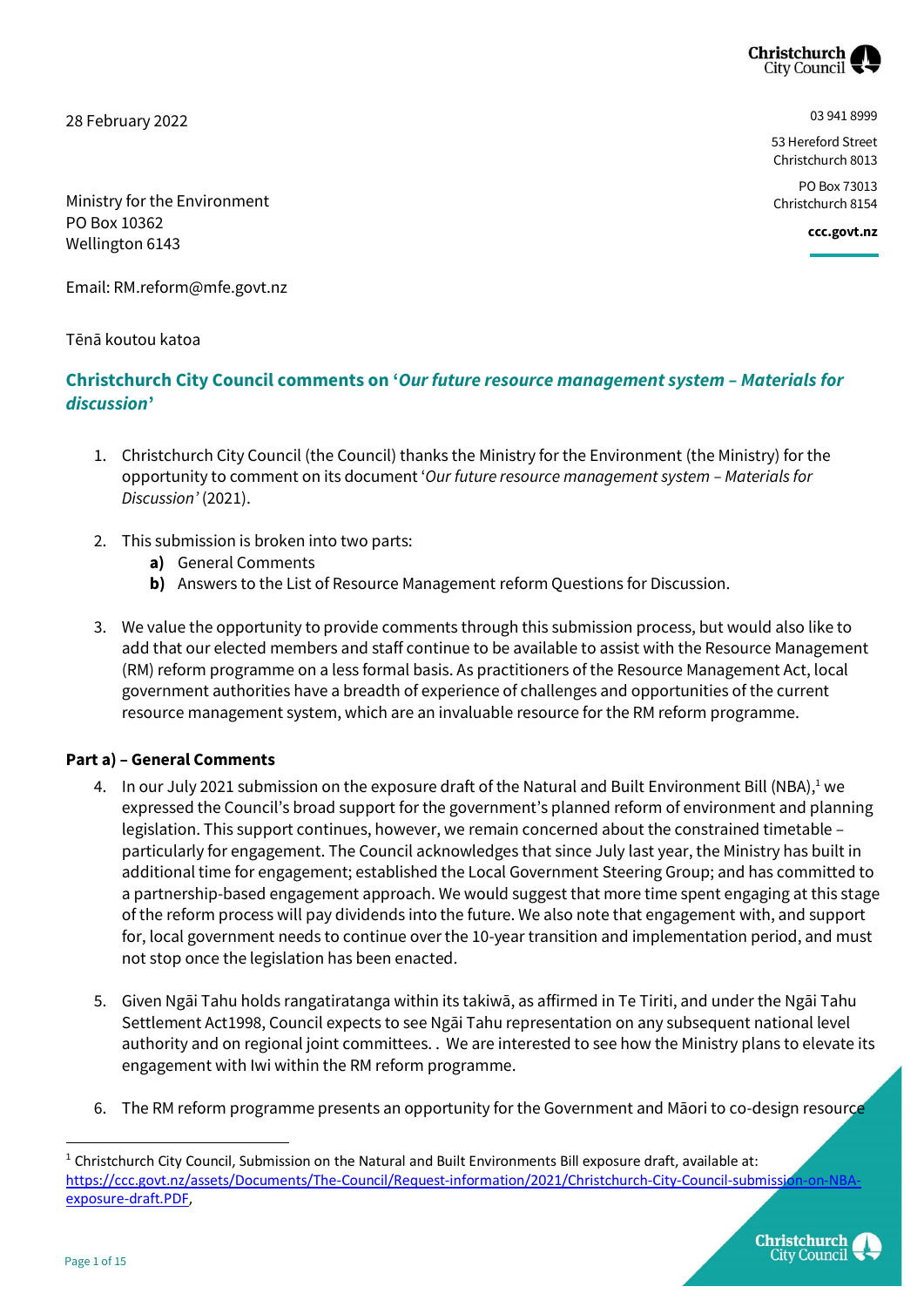

management programmes and policy, and to make decisions together. Representation and composition of subsequent local governance entities should be a matter of consultation between mana whenua and local authorities. Concerns are again raised on capacity of Māori to engage without significant funding support from both central and local authority level. This is exacerbated when considering similar, concurrent engagement across Three Waters Reform and Local Government Reform. The Council looks forward to central Government intent on resolving capacity and funding matters.

- 7. We note that the RM reform is being carried out in parallel to the Review of Local Government, and suggest that the outcome of the latter may have significant implications for the design of any future RM system – specifically regional-level planning and the make-up of joint committees.
- 8. We acknowledge that the *Our future resource management system* focuses on specific areas. However, we are awaiting further clarity on a range of topics, raised in our submission on the NBA, that are not covered in the discussion document. These include:
	- **The role of the Joint Committees**. The discussion document proposes how these will be made up, but does not offer the requested clarity about the committees' purpose and function/s.
	- **How public participation will be encouraged, and increased, in the new system.** Our submission on the NBA called for increased opportunities for the public to be involved (e.g. through the Independent Hearings Panel processes). The discussion document suggests that local government will be required to represent public views and makes no mention of how the system design will cater to greater levels of engagement.
	- **Planning toward transition and implementation of the new system.** While we appreciate the RM reform is in its initial stages, we would expect that work is already underway on the transition and implementation of the new system and would appreciate sharing our views.
	- **Treatment of technical matters** e.g. ensuring quality built environments; management of natural hazards and climate change; heritage outcomes; and recognition of incompatible activities. While we appreciate that the detail on these matters will come from the subsequent draft versions of the legislation, we would appreciate further information as to how they will be treated.
- 9. We would appreciate clarification of the above matters as soon as possible.
- 10. We would like to acknowledge the time that Ministry staff have spent in recent months, engaging with the Christchurch City Council about its experiences with different planning mechanisms in the postearthquake context, and hope to continue this dialogue over the coming months.

## **Conclusion**

11. Thank you for the opportunity to provide this submission. For any clarification on points within this submission please contact Mark Stevenson, Manager, Planning [\(Mark.Stevenson@ccc.govt.nz\)](mailto:Mark.Stevenson@ccc.govt.nz).

Ngā mihi

plimatette l

**Lianne Dalziel** MAYOR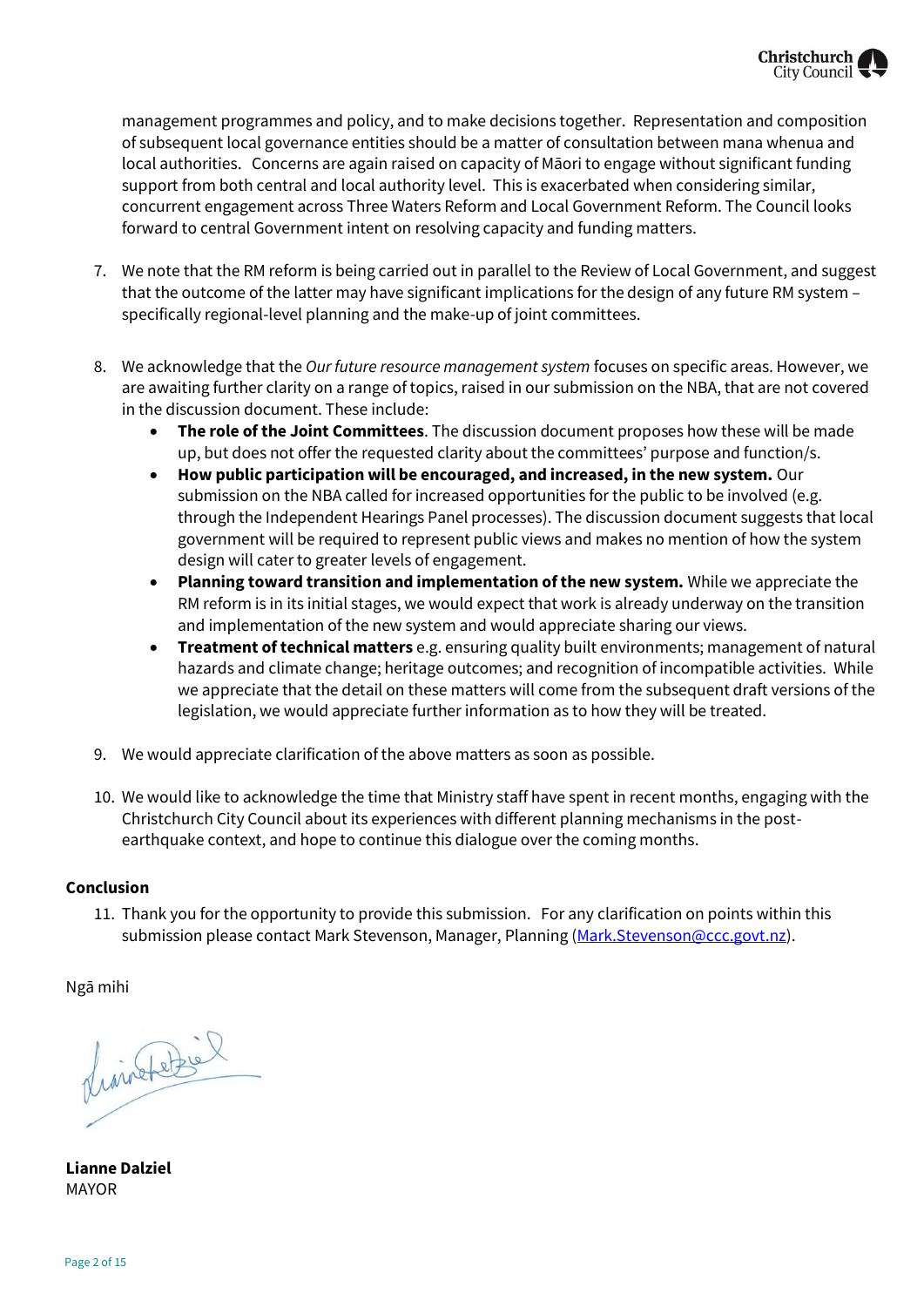

**Part b) – Answers to the List of Resource Management Questions for Discussion**

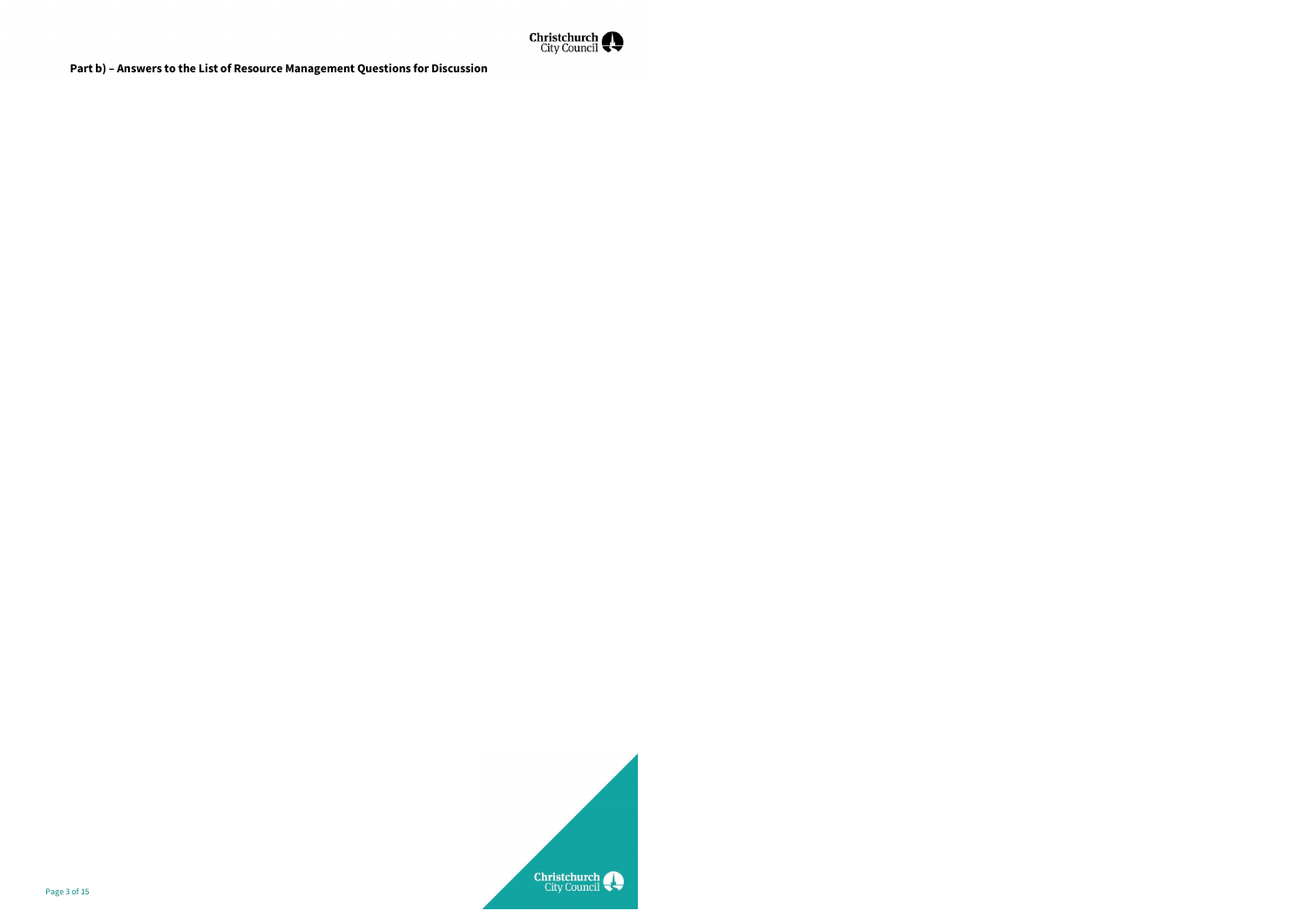

| <b>National Planning Framework</b> |                                                                                                                                                                                                                                                             |                                                                                                                                                                                                                                                                                                                                                                                                                                                                                                                                                                                                                                                                                                                                                                                                                                                                                                                                                                                                                                                                                                                                                                                                                                                                                                                                                                                                                                                                                                                                                                                                                                                                                                                                                                                                                                                                                                                                                                                                                                                                                                                                                                                                                                                                                                                                                                                                                                                                                                                                                                                                                                                                                                                                                                                                                                                                                                                                                                                                                                                                                                                                                                                                                                                                                                                                                                                                                                                                                                                                                                  |
|------------------------------------|-------------------------------------------------------------------------------------------------------------------------------------------------------------------------------------------------------------------------------------------------------------|------------------------------------------------------------------------------------------------------------------------------------------------------------------------------------------------------------------------------------------------------------------------------------------------------------------------------------------------------------------------------------------------------------------------------------------------------------------------------------------------------------------------------------------------------------------------------------------------------------------------------------------------------------------------------------------------------------------------------------------------------------------------------------------------------------------------------------------------------------------------------------------------------------------------------------------------------------------------------------------------------------------------------------------------------------------------------------------------------------------------------------------------------------------------------------------------------------------------------------------------------------------------------------------------------------------------------------------------------------------------------------------------------------------------------------------------------------------------------------------------------------------------------------------------------------------------------------------------------------------------------------------------------------------------------------------------------------------------------------------------------------------------------------------------------------------------------------------------------------------------------------------------------------------------------------------------------------------------------------------------------------------------------------------------------------------------------------------------------------------------------------------------------------------------------------------------------------------------------------------------------------------------------------------------------------------------------------------------------------------------------------------------------------------------------------------------------------------------------------------------------------------------------------------------------------------------------------------------------------------------------------------------------------------------------------------------------------------------------------------------------------------------------------------------------------------------------------------------------------------------------------------------------------------------------------------------------------------------------------------------------------------------------------------------------------------------------------------------------------------------------------------------------------------------------------------------------------------------------------------------------------------------------------------------------------------------------------------------------------------------------------------------------------------------------------------------------------------------------------------------------------------------------------------------------------------|
|                                    | What role does the<br>national planning<br>framework (NPF) need to<br>play to resolve conflicts<br>that currently play out<br>through consenting?                                                                                                           | In the Council's submission on the NBA exposure draft, we requested that the NBA provide stronger direction on how conflicts between environmental outcomes and between environmental<br>outcomes and environmental limits can be resolved. We considered that there is potential for conflicts to arise because those outcomes and limits, and the purpose of the Act and related<br>provisions, seek both the promotion of the natural environment and the well-being of people and communities.<br>If those conflicts are not resolved within the NBA itself, they should be clearly resolved through the NPF, particularly where there is likely to be conflict in respect of matters of national interest,<br>environmental outcomes or environmental limits. An example of how this can be done can be found in the policies for the proposed National Policy Statement for Highly Productive Land (2019). It<br>dealt with the potential conflict with the then National Policy Statement on Urban Development Capacity (2016) by only allowing urban expansion onto highly productive land if certain criteria<br>were met.<br>In our submission on the exposure draft of the NBA, we also suggested that the Act include a government-funded declaratory judgment service and/or an independent panel (similar to the Ministry<br>for Building, Innovation and Employment's Determinations Process) to resolve interpretation issues quickly and conclusively. Such a panel could deal with interpretation issues arising from the<br>NBA itself and from conflicting NPF directions. Any outcomes of such a service will need to be communicated widely so that any changes to or refinements of interpretations are able to be applied<br>consistently nationwide.<br>The role of national direction should be to identify national environmental priorities for protection; set out how the resource management outcomes will be achieved; and specify protection<br>methods and standards if possible and desirable at a national level. However, the latter should be closely considered as some existing national direction has been found to be well meaning but<br>impractical to implement. National direction should be well integrated and should not result in conflict between national instruments. Directly addressing conflict resolution at the highest level<br>would ensure the outcomes can be effectively promoted. This could significantly reduce litigation which can be both prolonged and expensive. Consideration should be given to determine how<br>any conflicts could be resolved and how this would work in practice.<br>We support the proposal to introduce consolidated national direction in the form of an NPF. It is important that existing conflicts between pieces of existing national direction are resolved, as well<br>as resolving conflicts between existing and new forms of national direction. We would be supportive of the NPF being contained within a single document but consider that it also needs to be<br>integrated and easy to navigate.<br>Conflicts should be resolved in the NPF and NBA plans, where possible, rather than at the consenting stage. Some conflicts will be best resolved through the NPF and some conflicts such as those<br>relating to place-making will be best resolved at a regional level through NBA plans.<br>We request continued meaningful engagement with local government on the development of the NPF which will ensure that the framework is workable. |
|                                    | How would we promote<br>2.<br>efficiency in the Board of<br>Inquiry process while still<br>ensuring its transparency<br>and robustness?<br>How often should the NPF<br>3.<br>be reviewed, bearing in<br>mind the relationships<br>between the NPF, regional | The Board of Inquiry process could promote efficiency by including the opportunity for submissions; a hearing; by commissioning independent advice; and restricting appeals to only those based<br>on points of law.<br>For less substantive changes, a smaller panel could consider the submissions without a hearing being required, but with the possibility of a hearing if the Board decided one was warranted. We<br>suggest there would need to be clear, prescribed criteria in the NBA for determining whether a change was "less substantive".<br>A nine- or ten-year review period, suggested in the discussion document, seems to be a reasonable period to determine how provisions in planning documents are affecting outcomes and to<br>identify problems that need to be fixed.<br>The timeframes for the first regional spatial strategies and NBA plans should be sequential following the release of the first NPF. However, our experience suggests that it is likely to be difficult to                                                                                                                                                                                                                                                                                                                                                                                                                                                                                                                                                                                                                                                                                                                                                                                                                                                                                                                                                                                                                                                                                                                                                                                                                                                                                                                                                                                                                                                                                                                                                                                                                                                                                                                                                                                                                                                                                                                                                                                                                                                                                                                                                                                                                                                                                                                                                                                                                                                                                                                                                    |
|                                    | spatial strategies and<br>Natural and Built<br>Environments Act plans?                                                                                                                                                                                      | specify a review period for the NPF to maintain that sequence for the subsequent reviews of all regional spatial strategies and NBA plans. Even with fixed 10 year review periods for regional and<br>district planning documents stipulated in the RMA, and previous planning Acts, the variability in the time to complete reviews has inevitably resulted in reviews of regional and district planning<br>documents getting out of sequence.<br>The NBA should include the ability to change parts of the NPF within the review period when necessary.                                                                                                                                                                                                                                                                                                                                                                                                                                                                                                                                                                                                                                                                                                                                                                                                                                                                                                                                                                                                                                                                                                                                                                                                                                                                                                                                                                                                                                                                                                                                                                                                                                                                                                                                                                                                                                                                                                                                                                                                                                                                                                                                                                                                                                                                                                                                                                                                                                                                                                                                                                                                                                                                                                                                                                                                                                                                                                                                                                                                        |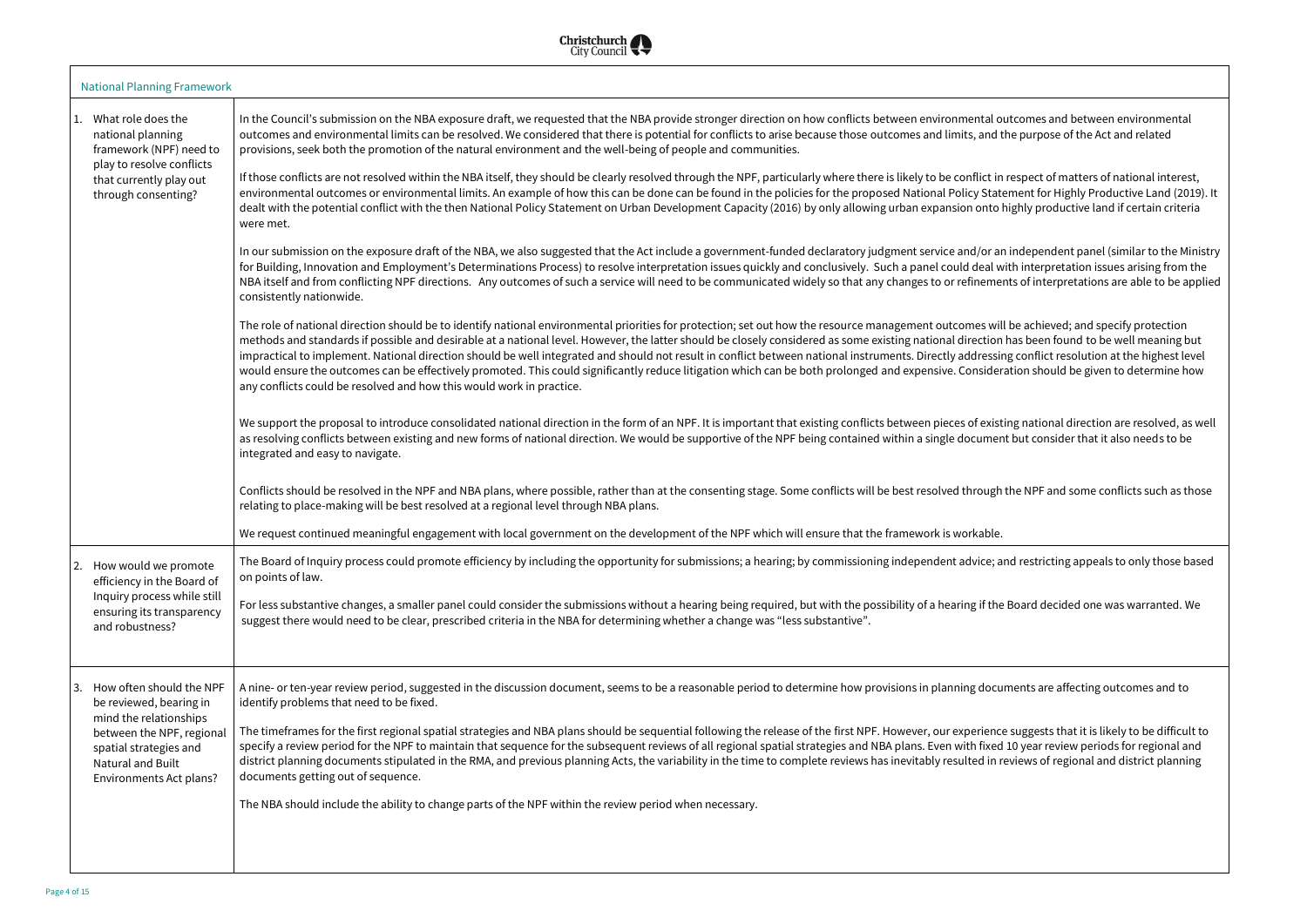cation of resource management/land use the new infrastructure required for new ed in the RSS. So, to answer the question in

ty so if the resource management issue is not the adverse effects of a neighbouring the need for mechanisms and tools outside of

mitment from partners to the RSS to ts to mechanisms other than infrastructure I hazards and climate change.

Iseful. However, it would also be useful if NBA pols outside of NBA plans are delivered. This

rocesses. Capital Government projects should be formal plan should be funded through  $\epsilon$ structure and services and regional and local

their communities. This could be through subree district councils and the regional council Management Strategy, which relates to water

r mitigation responses for communities nd communities would be more appropriately or mitigation response, or has infrastructure,

efore drafting of the RSS begins. For example,  $\alpha$  submit on the RSS to ensure the interests of

ed to be consistent with the RSSs of adjacent



|  | Regional spatial strategies                                                                                                      |                                                                                                                                                                                                                                                                                                                                                                                                                                                                                                                                                                                                                                      |
|--|----------------------------------------------------------------------------------------------------------------------------------|--------------------------------------------------------------------------------------------------------------------------------------------------------------------------------------------------------------------------------------------------------------------------------------------------------------------------------------------------------------------------------------------------------------------------------------------------------------------------------------------------------------------------------------------------------------------------------------------------------------------------------------|
|  | 4. To what degree should<br>regional spatial strategies<br>(RSSs) and<br>implementation                                          | As we understand, the primary purpose of RSSs is to determine how the region should develop over the next 30 years. This should include the identification of reso<br>changes required by NBA plans and the mechanisms and tools outside of NBA plans that will be necessary to enable such changes e.g. the provision of the new infi<br>urban growth areas. In some cases, the feasibility of providing the necessary infrastructure may determine where new urban growth areas are identified in the RSS<br>part, the RSS should drive resource management changes in NBA plans that are necessary to achieve strategic outcomes. |
|  | agreements drive<br>resource management<br>change and commit<br>partners to deliver<br>investment?                               | However, there will be resource management issues that do not need to be addressed in the RSS and can be dealt with in NBA plans. This is particularly so if the re<br>reliant on integration with mechanisms and tools outside of NBA plans. For example, the issue of how to appropriately protect a residential area from the adverse<br>industrial area, such as noise or large overbearing buildings, is not a strategic issue and is likely to be able to be managed through NBA plans without the need for<br>such plans.                                                                                                     |
|  |                                                                                                                                  | Where the resource management issue is reliant on integration with mechanisms and tools outside of NBA plans, there needs to be a clear public commitment fro<br>implement those mechanisms and tools. RSSs should therefore clearly identify what commitment partners will deliver. This may include commitments to mechan<br>provision. It may include, for example, commitments by various levels of government to facilitate mitigation, adaptation and risk reduction for natural hazards and                                                                                                                                   |
|  |                                                                                                                                  | The engagement material suggested the possibility of legal mechanisms to ensure the delivery of commitments by partners, which we agree may be useful. Howey<br>plans can include provisions that limit proposed resource management/land use changes being given effect to, until the necessary mechanisms and tools outside<br>would avoid, for example, development occurring where the necessary infrastructure provision had not yet been implemented to achieve an integrated approach.                                                                                                                                        |
|  |                                                                                                                                  | Any new growth related infrastructure required to implement the spatial plan should be funded through Councils' Long Term Plan and Annual Plan processes. Cap<br>align with spatial plans (e.g. NZTA, Ministry of Education, Urban Development Authorities) to ensure alignment between Government funding of infrastructure and<br>plans.                                                                                                                                                                                                                                                                                           |
|  | How can appropriate local<br>5.<br>issues be included in<br>RSS <sub>s?</sub>                                                    | Provision should be included for parts of RSSs that are of relevance to only parts of regions to be prepared by the relevant local authorities alongside their commu<br>committees of the regional joint committee. For example, the urban growth strategy for Greater Christchurch is likely to be of relevance to only the three district co<br>that make up the Greater Christchurch Partnership, rather than all of the councils in the Canterbury region. Another example is the Canterbury Water Management<br>zones and sets different outcomes for different catchments in Canterbury.                                       |
|  |                                                                                                                                  | In some cases matters may only be of relevance to a single or limited number of districts or zones in the region. For example, developing adaptation or mitigation<br>subject to coastal hazard risks. While a broad framework for managing such risks may be set by the joint committee, its application to specific areas and communi<br>developed through the relevant local authorities. This would be particularly so where the relevant district is likely to be contributing to the adaptation or mitigatio<br>facilities and other assets likely to be impacted by such decisions.                                           |
|  |                                                                                                                                  | There should also be a requirement that local authorities be meaningfully engaged on the relevant values and issues of significance in their districts before draftin<br>identifying areas of significant ecological, cultural or other values that should be protected from development. Local authorities should also be able to submit on t<br>their communities are fully considered.                                                                                                                                                                                                                                            |
|  | With regional and unitary<br>6.<br>council boundaries<br>proposed for RSSs, how<br>should cross-boundary<br>issues be addressed? | There should be a requirement, similar to that applying to planning documents under the RMA, that regard be had to the extent to which the RSSs need to be cons<br>regions.                                                                                                                                                                                                                                                                                                                                                                                                                                                          |
|  |                                                                                                                                  |                                                                                                                                                                                                                                                                                                                                                                                                                                                                                                                                                                                                                                      |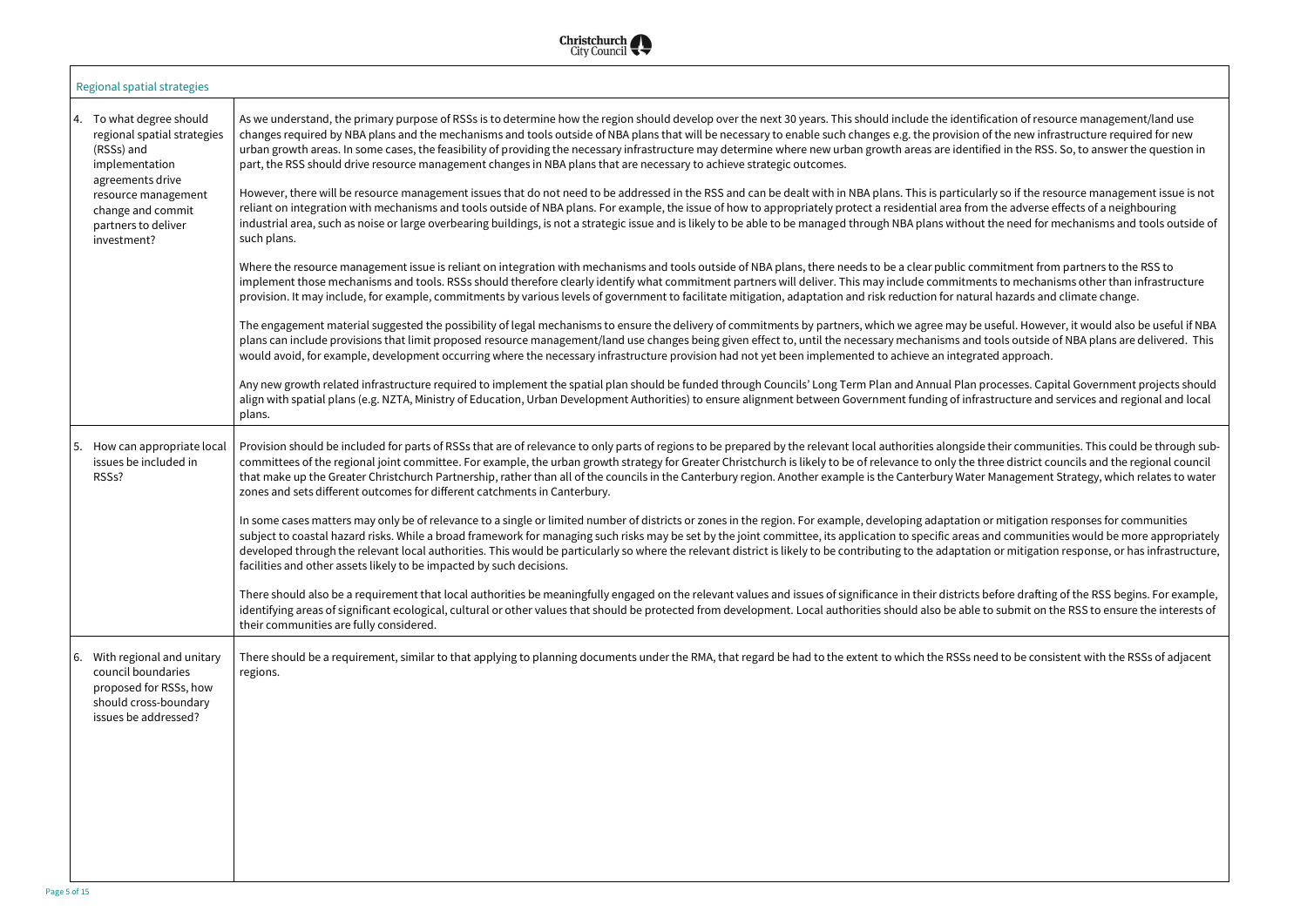in regions. The Canterbury region is the le size does not fit all.

height etc.), and rural land use) which would  $r$ better option than a regional NBA for the

able more successful place-based planning for

It in inportant identified areas different distributions distributions distributions. In the planning system mu

t is uncertain whether a single regional plan will be challenging to navigate.

ocal variation that exists within regions, is mmittee to prepare area-specific draft plan icular resource management issues. This is hich apply specifically to the Greater

ation responses for communities subject to

ndorse a 'community-up' approach, rather

er than only relying on formal submissions

District councils should also be able to submit



| <b>NBA Plans</b>                                                                                                                                                                   |                                                                                                                                                                                                                                                                                                                                                                                                                                                                                                                                                                                                                                                                                                                                                                                                                                                                                                                                                                                                                                                                                                                                                                                                                                                                                                                                                                                                                                                                                                                                                                                                          |
|------------------------------------------------------------------------------------------------------------------------------------------------------------------------------------|----------------------------------------------------------------------------------------------------------------------------------------------------------------------------------------------------------------------------------------------------------------------------------------------------------------------------------------------------------------------------------------------------------------------------------------------------------------------------------------------------------------------------------------------------------------------------------------------------------------------------------------------------------------------------------------------------------------------------------------------------------------------------------------------------------------------------------------------------------------------------------------------------------------------------------------------------------------------------------------------------------------------------------------------------------------------------------------------------------------------------------------------------------------------------------------------------------------------------------------------------------------------------------------------------------------------------------------------------------------------------------------------------------------------------------------------------------------------------------------------------------------------------------------------------------------------------------------------------------|
| Do you agree with the<br>17.<br>Randerson Panel's<br>recommendation to have<br>one combined Natural<br>and Built Environments<br>Act (NBA) plan per region?                        | We have concerns whether a regional approach will adequately address local concerns and needs consideration of the local variation that exists withi<br>largest, geographically, in the country with 11 different local authorities. The issues and opportunities across our region are incredibly varied, and one<br>We acknowledge that many topics could be addressed regionally to a certain extent (e.g., natural hazards, amenity values (setbacks, recession plane,<br>resolve a lot of duplication, leading to greater efficiency and ease of use for Plan users. However, we consider that a sub-regional NBA plan would be b<br>Greater Christchurch area, given the significant urban growth challenges Greater Christchurch faces.<br>Alternatively provision should be made for sub-regional sections to be prepared by sub-committees that include the relevant councils. This would ena<br>specific areas with no regional comparators, such as the Greater Christchurch area. (Refer to the response to Question 8 for further response on this).<br>It is also important that identified character areas within different districts continue to have bespoke provisions. In our opinion, it is critical that the pl<br>local variations within regions.<br>While a single regional plan is likely to be easier for regular users of plans, especially professionals who work with several district and regional plans, it<br>be less complex, especially for lay people. The need for NBA plans to address regional and local matters, will likely result in a lengthy plan which may l |
| Would there be merit in<br>8.<br>enabling sub-regional NBA<br>plans that would be<br>incorporated into an NBA<br>plan?                                                             | Yes - if matters are of local relevance only, rather that region wide issues. It would assist in ensuring that local concerns and needs, considering the lo<br>appropriately addressed - e.g. urban, provincial and rural experiences. For the Greater Christchurch area, there would be value in setting up a sub-cor<br>sections. This would address Greater Christchurch-specific challenges/opportunities stemming from our significant urban growth and our area's parti<br>effectively how urban growth within Greater Christchurch is managed, with provisions being included in the Canterbury Regional Policy Statement wh<br>Christchurch area.<br>For some issues a single district could prepare part of the NBA plan relating to their district. For example, developing the detailed adaptation or mitigation<br>coastal hazard risks.<br>The role of district councils in the preparation of sub-regional NBA plans would need to be worked through in more detail.                                                                                                                                                                                                                                                                                                                                                                                                                                                                                                                                                                                                                       |
| 9. What should the role of<br>local authorities and their $\parallel$<br>communities be to<br>support local place-<br>making and<br>understanding of local<br>issues in NBA plans? | NBA plans will need to be developed in partnership with local authorities and with communities to ensure that local place making is prioritised. We en<br>than a top-down approach.<br>The broader approach indicated for drafting the NBA should provide opportunities for less formal feedback to be sought and taken into account, rather<br>which limit participation in the process to those with the knowledge and resources to work the system.<br>District councils should be required to be consulted on the values and issues of significance in their districts before drafting of the NBA plans begins. D<br>on the NBA plan to ensure the interests of their communities are fully considered and have a representative on the panel for relevant hearings.                                                                                                                                                                                                                                                                                                                                                                                                                                                                                                                                                                                                                                                                                                                                                                                                                                 |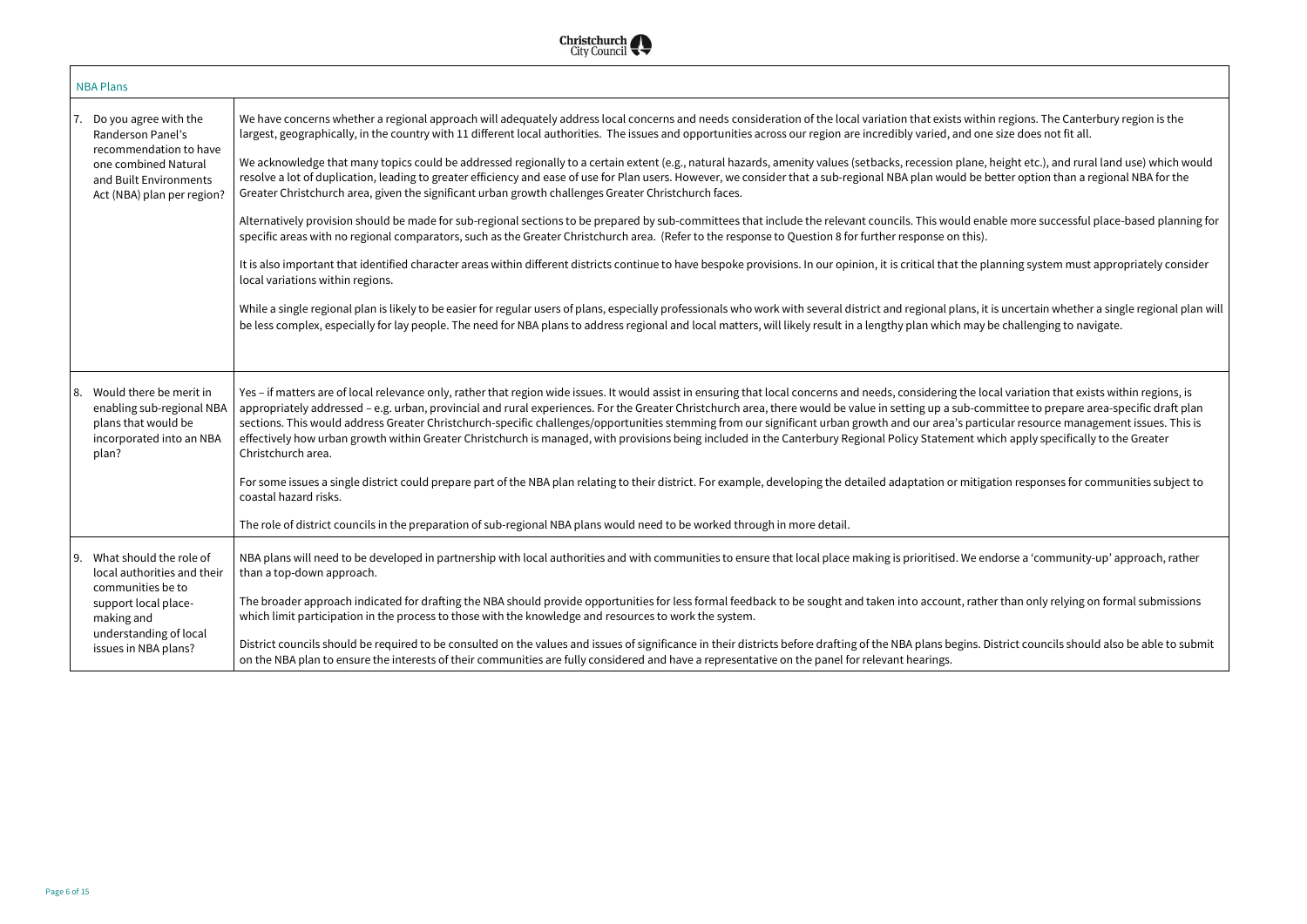Id given the size of the Canterbury region for

iori entities in the development of plans. ist. Past experience suggests that this may

ted and that decision makers are sufficiently

rial or overly legalistic platform, but rather an iould avoid the 'trappings' or perception of ianding the importance of a hearing panel,  $\overline{\phantom{x}}$ 

 $\mu$  formal public notification process.

we lopment appear to get more traction if fill make current barriers to engagement by *vill make current* balances e community prior to notification of NBA plans

ment Act, rather than the prescribed and

e local community.



| 10. Will the proposed plan-<br>making process be more<br>efficient and effectively<br>deliver planning<br>outcomes? | The proposed plan-making process has the potential to be more efficient and effective - but more detail is required. At the regional level proposed and<br>example, there is the risk that local level issues will be overlooked, meaning appropriate planning outcomes will not be delivered.                                                                                                                                                                                                                                                           |
|---------------------------------------------------------------------------------------------------------------------|----------------------------------------------------------------------------------------------------------------------------------------------------------------------------------------------------------------------------------------------------------------------------------------------------------------------------------------------------------------------------------------------------------------------------------------------------------------------------------------------------------------------------------------------------------|
|                                                                                                                     | Effectiveness is likely to be increased by the proposals to facilitate early, better and targeted public participation and a sustained role for hapū/iwi/Mā<br>Allowing local government and hapū/iwi/Māori entities to make submissions and have representatives on relevant hearings panels is also likely to assi<br>have some efficiency implications. But this may be overcome to a degree by central government resourcing of hapū/iwi/Māori entities in particular.                                                                               |
|                                                                                                                     | The quality of decision making on plans has been variable and therefore there need to be processes and requirements that ensure that evidence is test<br>qualified and experienced.                                                                                                                                                                                                                                                                                                                                                                      |
|                                                                                                                     | More democratic representation could be provided by requiring some level of Council representation on hearings panels.                                                                                                                                                                                                                                                                                                                                                                                                                                   |
|                                                                                                                     | The NBA proposal is that submissions must be considered by an independent hearings panel. An independent hearing panel should not be an adversar<br>inquisitorial one. For lay submitters without representation or counsel, an adversarial panel is likely to be a further barrier to engagement. Ideally it she<br>being a judicial process, whilst retaining appropriate formality. If the intention is to reduce the scope of appeals to the Environment Court thereby expander<br>then the hearing panel should not become a defacto court process. |
|                                                                                                                     | We stress that Schedules 1 and 2 of the NBA should in principle require:                                                                                                                                                                                                                                                                                                                                                                                                                                                                                 |
|                                                                                                                     | • local opportunity for people to participate in the process                                                                                                                                                                                                                                                                                                                                                                                                                                                                                             |
|                                                                                                                     | • duty to engage with each local authority in the region prior to any formal notification                                                                                                                                                                                                                                                                                                                                                                                                                                                                |
|                                                                                                                     | · full consultation with the affected community/communities                                                                                                                                                                                                                                                                                                                                                                                                                                                                                              |
|                                                                                                                     | • more engagement at the start of plan making processes                                                                                                                                                                                                                                                                                                                                                                                                                                                                                                  |
|                                                                                                                     | . easier opportunities for non-professionals to be involved in hearings                                                                                                                                                                                                                                                                                                                                                                                                                                                                                  |
|                                                                                                                     | • provision for the opportunity for local authorities to consult and be consulted on draft provisions, regulations and Regional Spatial Plans prior to any                                                                                                                                                                                                                                                                                                                                                                                               |
|                                                                                                                     | We note that communities with few resources are disadvantaged in the existing process. Our experience is that submissions by residents groups on de<br>from affluent areas, due to the social and capital resource imbalances in our communities. The "scaling up" of planning processes to a regional level w<br>some sectors of the community worse, unless there is active planning to reverse that trend. A statutory requirement to consult with such sectors of the<br>would assist.                                                               |
|                                                                                                                     | We recommend making it easier for people to submit by accepting submissions in any form, similar to engagement processes under the Local Governn<br>restrictive nature of the RMA (i.e., submissions must be written in accordance with Form 5).                                                                                                                                                                                                                                                                                                         |
|                                                                                                                     | We also recognise the need for planning processes to be responsive to enable changes to occur at local community level which reflect the desire of the                                                                                                                                                                                                                                                                                                                                                                                                   |
|                                                                                                                     |                                                                                                                                                                                                                                                                                                                                                                                                                                                                                                                                                          |
|                                                                                                                     |                                                                                                                                                                                                                                                                                                                                                                                                                                                                                                                                                          |
|                                                                                                                     |                                                                                                                                                                                                                                                                                                                                                                                                                                                                                                                                                          |
|                                                                                                                     |                                                                                                                                                                                                                                                                                                                                                                                                                                                                                                                                                          |
|                                                                                                                     |                                                                                                                                                                                                                                                                                                                                                                                                                                                                                                                                                          |
|                                                                                                                     |                                                                                                                                                                                                                                                                                                                                                                                                                                                                                                                                                          |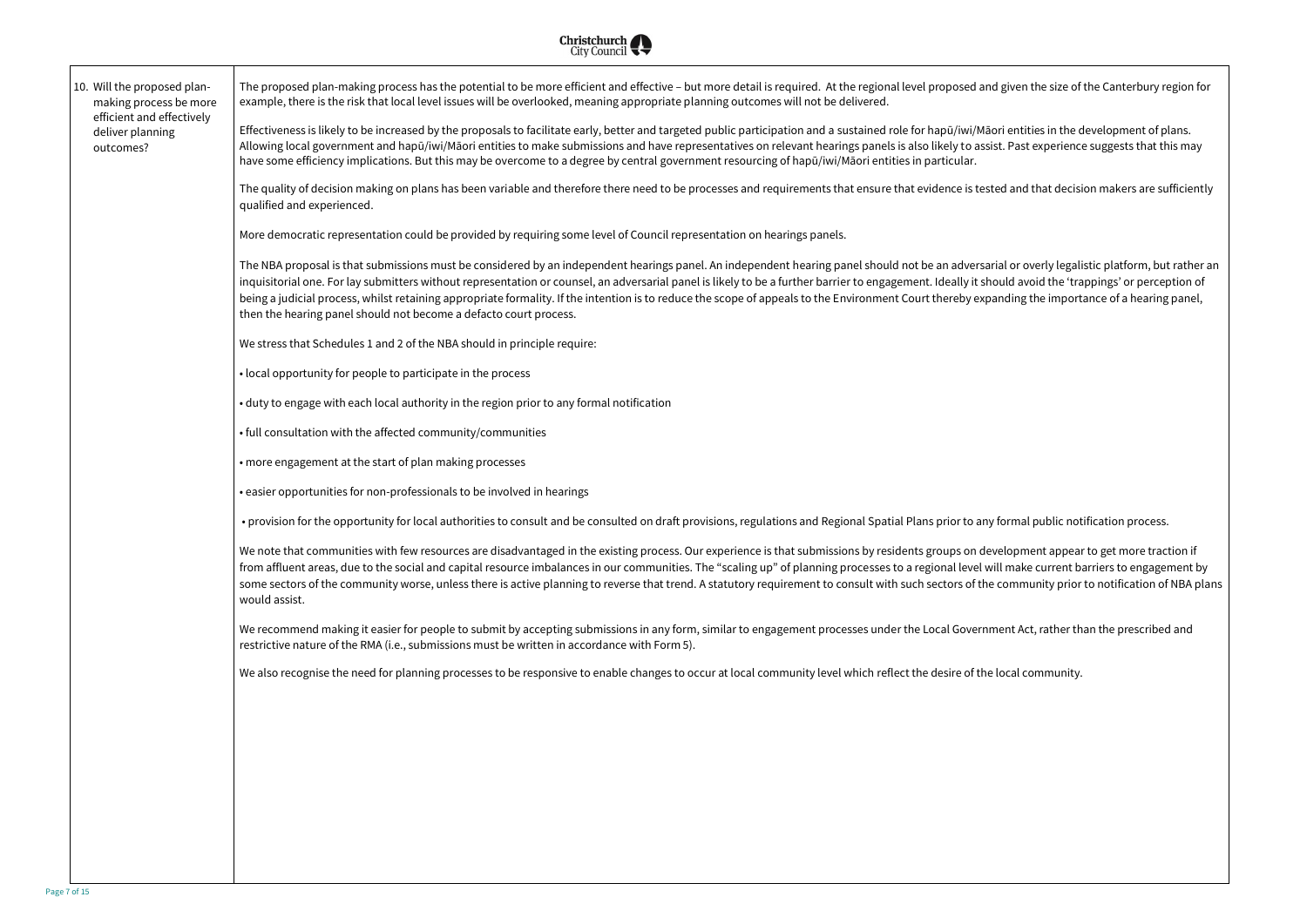Id be proportional to the population of the

d. Such a sub-regional plan would enable the es. This is effectively how the Greater ional Policy Statement which apply specifically

ealing with issues of relevance to the region as prities to prepare and decide on area-specific

oosal being considered that the structure and all local authorities.

that these committees should be made up of electers with appropriate training etc – urban, rural and provincial communities,  $r$ nembership of planning committees.

Inotification. In addition, committees should

Ill result in a loss of local democracy as key

nittees will reduce the relevance of local and system particularly in terms of the rocesses has the potential to undermine the epting submissions in any form, similar to en in accordance with Form 5).

delegate this function. Given independent resource the panel. Democratic representation

in greater depth.



| RSS and NBA joint committees                                                                                                                                                       |                                                                                                                                                                                                                                                                                                                                                                                                                                                                                                                                                                                                                                                                                                                                                                                                                                                                                                                                                                                                                                                                                                                                                                                                                                                                                                                                                                                                                                                                                                                                                                                                                                                                                                                                                                                                                                                                                                                                                                                                                                                                                                                                                                                                                                                                                                                                                                                                                                                                                                                                                                                      |
|------------------------------------------------------------------------------------------------------------------------------------------------------------------------------------|--------------------------------------------------------------------------------------------------------------------------------------------------------------------------------------------------------------------------------------------------------------------------------------------------------------------------------------------------------------------------------------------------------------------------------------------------------------------------------------------------------------------------------------------------------------------------------------------------------------------------------------------------------------------------------------------------------------------------------------------------------------------------------------------------------------------------------------------------------------------------------------------------------------------------------------------------------------------------------------------------------------------------------------------------------------------------------------------------------------------------------------------------------------------------------------------------------------------------------------------------------------------------------------------------------------------------------------------------------------------------------------------------------------------------------------------------------------------------------------------------------------------------------------------------------------------------------------------------------------------------------------------------------------------------------------------------------------------------------------------------------------------------------------------------------------------------------------------------------------------------------------------------------------------------------------------------------------------------------------------------------------------------------------------------------------------------------------------------------------------------------------------------------------------------------------------------------------------------------------------------------------------------------------------------------------------------------------------------------------------------------------------------------------------------------------------------------------------------------------------------------------------------------------------------------------------------------------|
| 11. How could a joint<br>committee model balance<br>effective representation<br>with efficiency of<br>processes and decision-<br>making?                                           | To ensure appropriate representation the joint committees would need to include local authority representation of all local authorities and that should be prop<br>district being represented. However, in the case of Canterbury the size of such a committee is likely to be unwieldly.<br>As noted earlier (refer question 7 above), we consider that sub-regional NBA plans (e.g. a plan for the Greater Christchurch area) should be considered. Such a s<br>efficient development of an NBA plan and spatial strategy and decision making, while enabling effective representation of the relevant local authorities. This is<br>Christchurch Partnership operates in terms of urban development within Greater Christchurch, with provisions being included in the Canterbury Regional Polic<br>to the Greater Christchurch area.<br>The recommended mechanism would provide for a single representative for each local authority for the joint committee, with that joint committee dealing with<br>a whole. In addition, to increase efficiency and effective representation, it would include provision for sub-committees of only the relevant local authorities to p<br>NBA plan and spatial strategy sections.<br>One main challenge would be retaining local democratic input where final plan making decisions are made by a joint committee. We support the proposal being<br>composition of committees are to be determined on a region-by-region basis, however, it is important that there is local authority representation of all local aut                                                                                                                                                                                                                                                                                                                                                                                                                                                                                                                                                                                                                                                                                                                                                                                                                                                                                                                                                                                                                     |
| 12. How could a joint<br>committee provide for<br>local democratic input?                                                                                                          | Refer to the response to the previous question.<br>Committees should be resourced to establish local sub-committees with local area knowledge, representation and relationships. We strongly suggest that thes<br>elected members with appropriate training (Making good decisions etc), rather than staff or consultants. Elected members have a range of experience – urban,<br>and are accountable to the communities that elect them. We acknowledge that the three-yearly electoral cycle could create ongoing changes to the membershi<br>Consideration must also be given to the capability of elected members including the availability of training such as the current 'Making Good Decisions' course.<br>It is imperative that local authorities are able to provide policy and technical input into the drafting of their region's NBA plan and RSS, prior to public notification<br>be required to engage with local councils on draft NBA plans and RSS, prior to public notification.<br>Planning committees' functions include promulgating and making decisions on plans. This is currently a council function under the RMA. This shift will result in<br>policy and planning decisions for districts will no longer be made by elected councillors from that local authority.<br>We are concerned that the Bill limits the involvement of local elected members in decision-making and that the structure of proposed planning committees will<br>territorial authorities in place making decisions for their respective communities. It is also unclear what role public participation will have in the new system pair<br>opportunities available for local input into plan-making processes. Communities are highly localised and the regionalisation of planning issues and processes h<br>abilities of communities to influence and make decisions about the places that they live. We recommend making it easier for people to submit by accepting sub<br>engagement processes under the Local Government Act, rather than the prescribed and restrictive nature of the RMA (i.e., submissions must be written in accor<br>The exposure draft proposal is that submissions must be considered by an independent hearings panel. Currently councils have discretion to retain or delegate<br>panels are more expensive for the local authority than appointing elected councillors, the Bill should be clear which organisation is intended to fund/resource t<br>could be retained by requiring some level of council representation on independent panels. |
| 13. How could a joint<br>committee ensure<br>adequate representation<br>of all local authority views<br>and interests if not all<br>local authorities are<br>directly represented? | As above, committees should be required to engage with local councils on draft NBA plans and RSS, prior to public notification.<br>This should be required even if all local authorities are represented on the committee, as it gives constituent local authorities time to consider drafts in greater of                                                                                                                                                                                                                                                                                                                                                                                                                                                                                                                                                                                                                                                                                                                                                                                                                                                                                                                                                                                                                                                                                                                                                                                                                                                                                                                                                                                                                                                                                                                                                                                                                                                                                                                                                                                                                                                                                                                                                                                                                                                                                                                                                                                                                                                                           |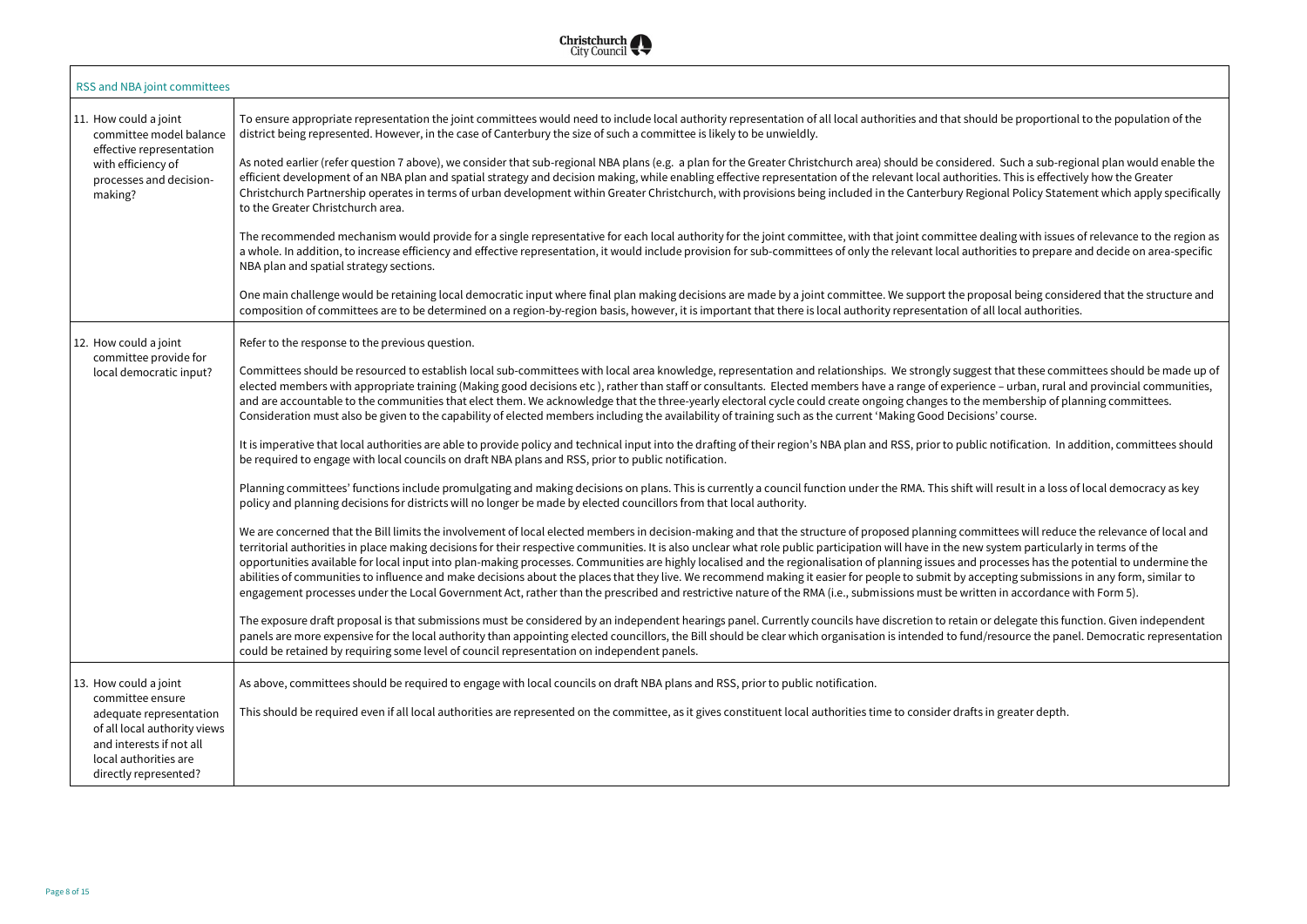## The logistical requirements of provincial



| 14. Are sufficient<br>accountabilities included<br>in the proposed new<br>integrated regional<br>approach to ensure the<br>strategies and plans can<br>be owned and<br>implemented by local<br>authorities? | It is difficult to comment on this when there is currently not sufficient detail.                                                                                                                                                                                                                                                                                                                                                                                                                                                                                                           |
|-------------------------------------------------------------------------------------------------------------------------------------------------------------------------------------------------------------|---------------------------------------------------------------------------------------------------------------------------------------------------------------------------------------------------------------------------------------------------------------------------------------------------------------------------------------------------------------------------------------------------------------------------------------------------------------------------------------------------------------------------------------------------------------------------------------------|
| 15. How should joint<br>committees be<br>established?                                                                                                                                                       | Refer to responses to the previous questions in this section.<br>In addition to representation from local government, nominated representation should be from hapū/iwi/Māori and from central government for RSSs.<br>Committee Secretariats' locations should be prescribed - we would expect they would be based in the largest metropolitan council area in a region. The<br>councillors' participation will need to be considered through the establishment phase (similar to comments above).<br>Additional high-level direction is required on how these committees should be funded. |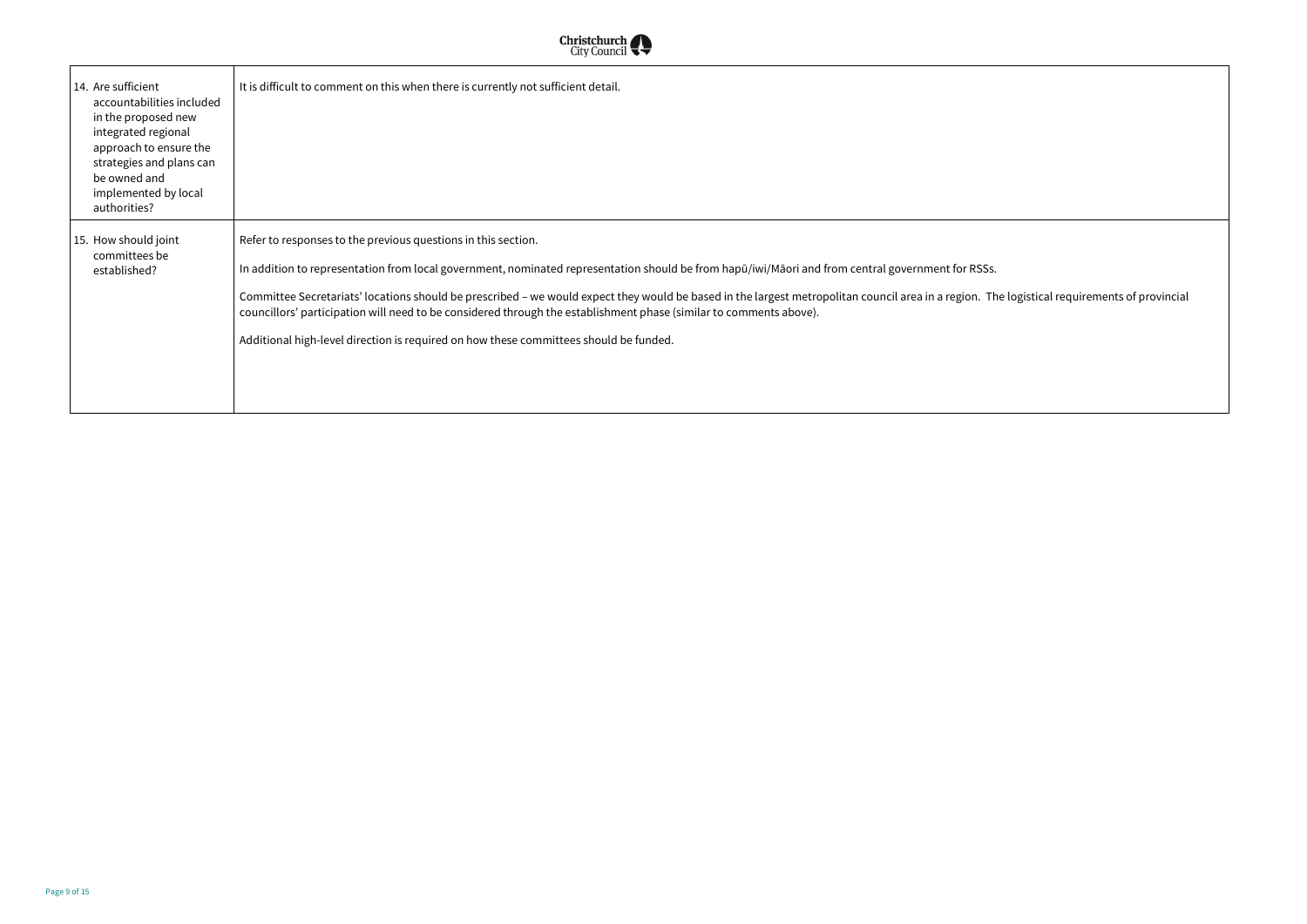circumstances be declined. Categories could ombination of non-notifiable and notifiable -OR if the NBA Plan rule itself can set out the designers for urban design certification). n the initial consent process. Currently, For instance, it is difficult to specify a reason to ortunity to redress the poor outcomes of rely nullifies the grant of consent or had a to the community and avoids the re-

intly processed by regional and district

the NBA, NPF and NBE plans.



| Consenting                                                                                                                 |                                                                                                                                                                                                                                                                                                                                                                                                                                                                                                                                                                                                                                                                                                                                                                                                                                                                                                                                                                                                                                                                                                                                                                                                                                                                                                                                                                                                                                                                                                                                                                                                                                                                                                                                                                                                                                                                                                                                                                                                                                                                                                                                                                                                                                                                                                                                                                                                                                                                                                                                                                                 |
|----------------------------------------------------------------------------------------------------------------------------|---------------------------------------------------------------------------------------------------------------------------------------------------------------------------------------------------------------------------------------------------------------------------------------------------------------------------------------------------------------------------------------------------------------------------------------------------------------------------------------------------------------------------------------------------------------------------------------------------------------------------------------------------------------------------------------------------------------------------------------------------------------------------------------------------------------------------------------------------------------------------------------------------------------------------------------------------------------------------------------------------------------------------------------------------------------------------------------------------------------------------------------------------------------------------------------------------------------------------------------------------------------------------------------------------------------------------------------------------------------------------------------------------------------------------------------------------------------------------------------------------------------------------------------------------------------------------------------------------------------------------------------------------------------------------------------------------------------------------------------------------------------------------------------------------------------------------------------------------------------------------------------------------------------------------------------------------------------------------------------------------------------------------------------------------------------------------------------------------------------------------------------------------------------------------------------------------------------------------------------------------------------------------------------------------------------------------------------------------------------------------------------------------------------------------------------------------------------------------------------------------------------------------------------------------------------------------------|
| 16. Will the proposed future<br>system be more certain<br>and efficient for plan users<br>and those requiring<br>consents? | Some suggestions to increase certainty and efficiency:<br>Discretionary activities should also include activities that may be less appropriate in some circumstances, but not in all circumstances.<br>$\bullet$<br>It is not clear on the merit in renaming what effectively appear to be restricted discretionary activities to "controlled", if consent can in some circumst<br>$\bullet$<br>be permitted, restricted discretionary, discretionary and prohibited.<br>Support provisions for notification, provided these are clearly articulated, including what happens when an activity triggers rules that are a combinat<br>$\bullet$<br>can the effects of the non-notifiable aspect be considered for notification purposes?<br>Regarding written approval being a pathway to a permitted activity, clearly set out what happens when ownership changes or approval is withdrawn.<br>$\bullet$<br>Regarding third party certification, provided the qualifications of the certifier are clearly set out and nationally recognised we support this - OR if the<br>$\bullet$<br>qualifications required for the certifier (i.e. qualification levels of arborists for tree related conditions, qualifications and experience of urban designer<br>The scope to review consents should be broader. This would help to ensure there is a mechanism to address matters not considered through the initional<br>$\bullet$<br>section 128 RMA enables reviews only at the time specified in the consent for specified reasons. This is not considered enough or practical. For instar<br>review the consent if it was not obvious at the time of processing the consent. Greater flexibility in reviewing consents also provides the opportunity t<br>some consented activities. There would need to be further consideration in terms of how this would work in the case of a review that effectively nullif<br>significant financial effect on the consent holder.<br>It is suggested that consideration is given to the expiry of consents if not exercised for a certain period of time. This provides more certainty to the co<br>$\bullet$<br>establishment of what could be unsuitable activities.<br>Provision for joint consent processing for regional and district functions (e.g. effluent disposal) would be beneficial e.g., one application is jointly prod<br>$\bullet$<br>council.<br>National direction is needed with regards to specifying resource consent types that will be subject to notification/non-notification clauses in the NBA,<br>$\bullet$ |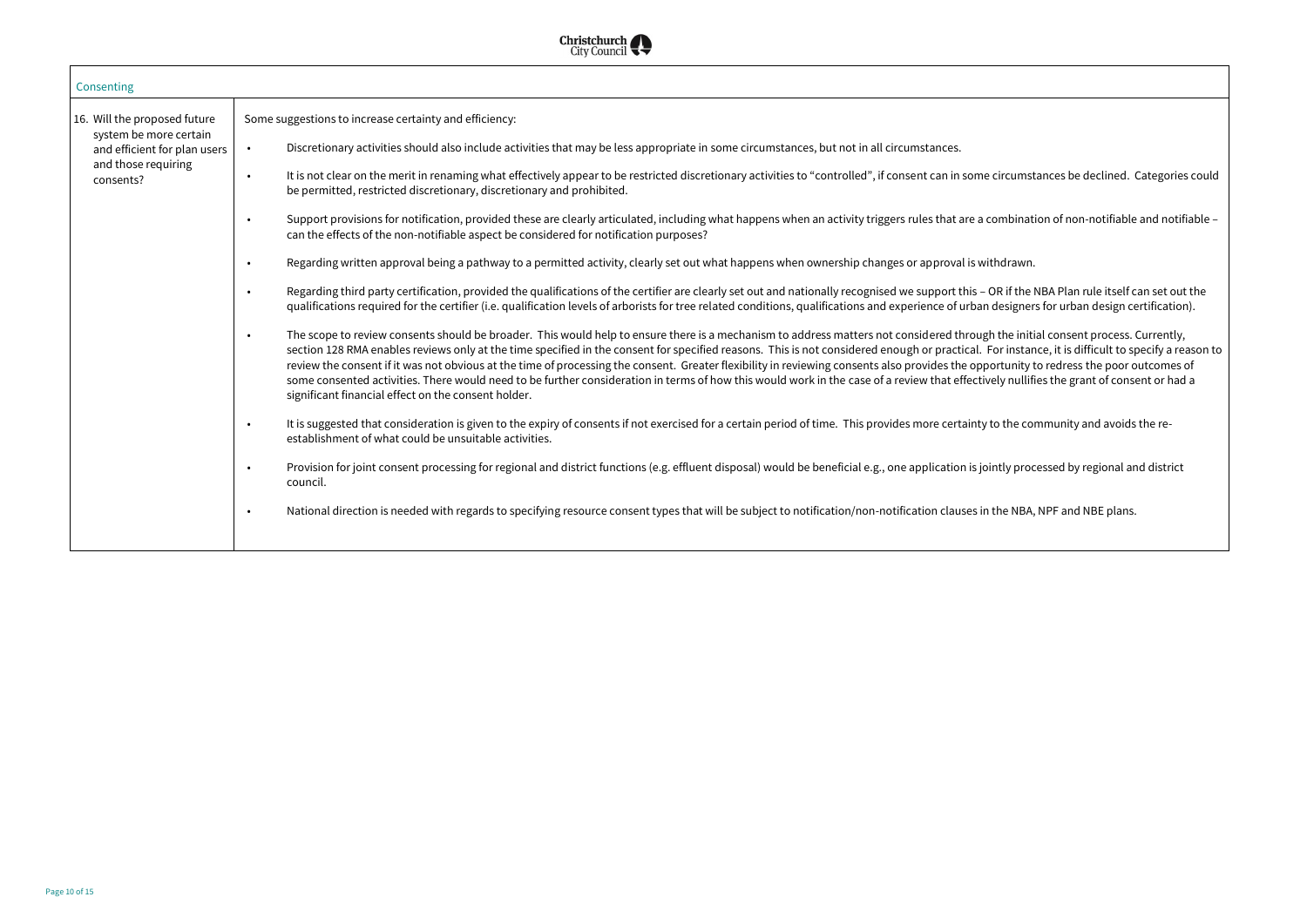em, are a positive and necessary step.

- $\sigma$  will be deferred, is noted. There is strong
- plan making and consenting particularly for
- ears of the Act reflected in MfE reports. We ramework. The functions could then be
- 
- to allow consent authorities to consider an
- auditor to conset annual review of conserving and resourcing and resourcing and mandators and resourcing and m
- he cost recovery provisions for CME in the NBA, we would be supportive.
- tral government. All councils are challenged to
- oury Strategic Compliance Framework. By where the highest risk exists.
- been useful for informing our practice, and

here regional and local priorities and methods



| Compliance, monitoring and enforcement                                                                                 |                                                                                                                                                                                                                                                                                                                                                                                                                                                                                                                                                                                                                                                                                                                                                                                                                                                                                                                                                                                                                                                                                                                                                                                                                                                                                                                                                                                                                                                                                                                                                                                                                                                                                                                                                                                                                                                                                                                                                                                                                                                                                                                                                                                                                                                                                                                                                                                                                                                                                                                                                                                                                                                                                                                                                                                                                                                                                                                                                                                                                                                                                                                                                                                                                    |
|------------------------------------------------------------------------------------------------------------------------|--------------------------------------------------------------------------------------------------------------------------------------------------------------------------------------------------------------------------------------------------------------------------------------------------------------------------------------------------------------------------------------------------------------------------------------------------------------------------------------------------------------------------------------------------------------------------------------------------------------------------------------------------------------------------------------------------------------------------------------------------------------------------------------------------------------------------------------------------------------------------------------------------------------------------------------------------------------------------------------------------------------------------------------------------------------------------------------------------------------------------------------------------------------------------------------------------------------------------------------------------------------------------------------------------------------------------------------------------------------------------------------------------------------------------------------------------------------------------------------------------------------------------------------------------------------------------------------------------------------------------------------------------------------------------------------------------------------------------------------------------------------------------------------------------------------------------------------------------------------------------------------------------------------------------------------------------------------------------------------------------------------------------------------------------------------------------------------------------------------------------------------------------------------------------------------------------------------------------------------------------------------------------------------------------------------------------------------------------------------------------------------------------------------------------------------------------------------------------------------------------------------------------------------------------------------------------------------------------------------------------------------------------------------------------------------------------------------------------------------------------------------------------------------------------------------------------------------------------------------------------------------------------------------------------------------------------------------------------------------------------------------------------------------------------------------------------------------------------------------------------------------------------------------------------------------------------------------------|
| 17. Do you agree with the<br>proposed changes to<br>compliance, monitoring<br>and enforcement<br>provisions and tools? | The proposed changes to compliance, monitoring and enforcement (CME) provisions that seek to improve these functions within the future RMA system, are a positive<br>The comment in the discussion document that Councils will continue to be responsible for CME processes, and that the establishment of regional hubs will be deferre<br>relationship between consenting functions and compliance/monitoring functions, which risk being lost if the two functions are delivered by separate entities.<br>Whilst there are benefits to local councils retaining control over CME activities, this has the potential to frustrate a regional or combined approach to plan making and<br>smaller councils that have difficulty resourcing and administering CME programmes and where priorities at a local level are inconsistent with those at a regional level.<br>Some compliance / enforcement work where nationally important values are involved needs to be handled centrally. That's the experience from 30 years of the Act re<br>suggest consideration be given to developing national guidance for CME functions e.g. guidance, standards similar to the National Policy Statement framework. The f<br>delivered locally or regionally, with attention paid to ensuring that the approaches are nationally consistent (e.g. similar to moderation of NCEA exam marking).<br>We suggest that the following are necessary to improve the efficiency and effectiveness of the compliance, monitoring and enforcement functions under the RMA:<br>Include the ability to consider past performance when considering applications for natural resource use. It is proposed that there is a change to allow consent<br>$\bullet$<br>applicant's compliance history in the consent process.<br>Auditor to conduct annual review of councils' compliance, monitoring and enforcement functions and make mandatory directions regarding processes and re<br>$\bullet$<br>Building Control Authority audit and accreditation system.<br>Introduce fees for permitted activity monitoring. This would allow Councils to recover the costs of monitoring. Proposed change to broaden the cost recovery<br>$\bullet$<br>allowing for costs to be recovered for compliance monitoring of permitted activities and investigation of non-compliant activities. Therefore, we would be sup<br>We are supportive of retaining a devolved system but request stronger support, guidance, resourcing/funding, and performance monitoring from central government<br>adequately resource compliance, monitoring and enforcement functions.<br>There has been increased co-operation in the CME space between councils in the Canterbury region which has resulted in the adoption of the Canterbury Strategic Co<br>adopting the framework, Councils have agreed to work towards best practice, have consistency in approach to compliance, and target our resources where the highere<br>The Ministry for the Environment's Best Practice Guidelines for Compliance, Monitoring and Enforcement under the Resource Management Act have been useful for in<br>we'd like to see guidance and support of this sort furthered. |
| 18. How practical will the<br>proposals be to<br>implement?                                                            | The functions will need to be clearly set out in the legislation.<br>As noted above, the retention of CME functions with local Councils may frustrate the regional / combined approach to plan making and consenting where regional and<br>aren't aligned.                                                                                                                                                                                                                                                                                                                                                                                                                                                                                                                                                                                                                                                                                                                                                                                                                                                                                                                                                                                                                                                                                                                                                                                                                                                                                                                                                                                                                                                                                                                                                                                                                                                                                                                                                                                                                                                                                                                                                                                                                                                                                                                                                                                                                                                                                                                                                                                                                                                                                                                                                                                                                                                                                                                                                                                                                                                                                                                                                         |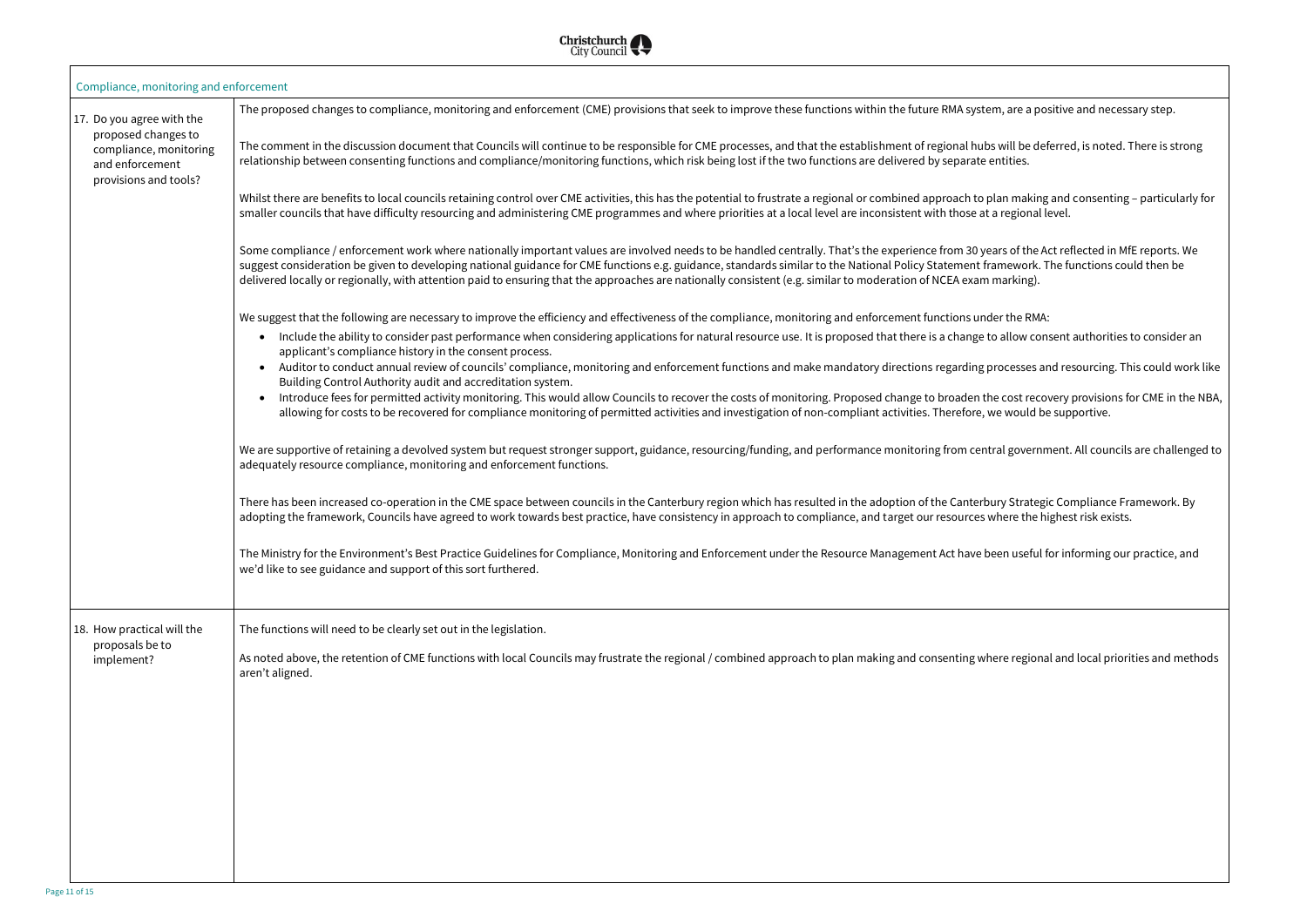onitoring timeframes, but this needs flexibility maller local authorities.

Ie measuring compliance with 'working days' is es to the quality of the outcome.

erational oversight of the system by central ntions. We suggest that the proposals are ceived to be incapable of perfomring their

is submission for local authority involvement.

fer to the comments above in the section on

mal engagement and a statutory consultation

e.g. developing adaptation or mitigation

n to represent the policy positions of individual

mittees on matters that affect (or could affect) as is currently the case in respect of Regional ne extent appeals are provided for in the Act)



| Monitoring and system oversight                                                                                           |                                                                                                                                                                                                                                                                                                                                                                                                                                                                                                                                                                                                                                                                                                                                                                                                                                                                                                                                                                                                                                                                                                                                                                                                                                                                                                                                                                                                                                                              |
|---------------------------------------------------------------------------------------------------------------------------|--------------------------------------------------------------------------------------------------------------------------------------------------------------------------------------------------------------------------------------------------------------------------------------------------------------------------------------------------------------------------------------------------------------------------------------------------------------------------------------------------------------------------------------------------------------------------------------------------------------------------------------------------------------------------------------------------------------------------------------------------------------------------------------------------------------------------------------------------------------------------------------------------------------------------------------------------------------------------------------------------------------------------------------------------------------------------------------------------------------------------------------------------------------------------------------------------------------------------------------------------------------------------------------------------------------------------------------------------------------------------------------------------------------------------------------------------------------|
| 19. Will these proposals lead<br>to more effective<br>monitoring and oversight<br>of the system?                          | The proposals will be effective if the importance of effective monitoring and oversight needs to be imbedded in the system otherwise monitoring gets left until last.<br>Monitoring and oversight needs to be appropriately valued so it is resourced properly by Councils. There need to be consequences for not meeting monitoring time<br>to take into account the capabilities of the particular Council - with possibly contestable government funding available for monitoring functions for smaller local au<br>The matters selected for monitoring should be meaningful and useful to reflect the state of the environment and the system performance, for example measuring c<br>a blunt tool that doesn't reflect the individual nuances of applications or issues around resourcing, workloads etc. and is not meaningful when it comes to the quali<br>The Council has some concerns that the 'system oversight' proposals in the engagement document, namely 'stronger regulatory stewardship and operational overs<br>government and other independent oversight bodies,' and 'a range of powers for ministers to intervene and direct the system,' are significant interventions. We sug<br>clarified and that any required actions or interventions are undertaken with agreement with local authorities. The risk is that the councils may be perceived to be in<br>duties. It may reduce confidence in the Council and create uncertainty. |
| 20. Will the system be able to<br>adequately respond and<br>adapt to changing<br>circumstances?                           | If resourced appropriately and with the right legislative wording.                                                                                                                                                                                                                                                                                                                                                                                                                                                                                                                                                                                                                                                                                                                                                                                                                                                                                                                                                                                                                                                                                                                                                                                                                                                                                                                                                                                           |
| Role of local government in the future system                                                                             |                                                                                                                                                                                                                                                                                                                                                                                                                                                                                                                                                                                                                                                                                                                                                                                                                                                                                                                                                                                                                                                                                                                                                                                                                                                                                                                                                                                                                                                              |
| 21. What does an effective<br>relationship between local<br>authorities and joint<br>committees look like?                | An effective relationship between local authorities and joint committees would be strongly driven and enhanced by the other suggestions made in this submission t<br>We would expect that joint committees' membership be made up of local government elected members and local mana whenua representatives. Refer to the comi<br>RSS and NBA joint committees.<br>We would expect that local government would be engaged by committees on the development of the NPF, and of RSSs, including both ongoing informal engageme<br>period on the proposed drafts prior to public notification.<br>We would also expect that local government is involved in undertaking community engagement, particularly on those issues that are locally specific, e.g. developin<br>responses for communities subject to coastal hazard risks<br>Although council staff may be involved in the development of RSSs and NBA plans through the secretariat, it would not be appropriate to expect them to represent<br>councils.                                                                                                                                                                                                                                                                                                                                                                                                                                              |
| 22. What other roles might be<br>required to make the<br>future resource<br>management system<br>effective and efficient? | Councils should be able to continue to seek to influence, outside of planning committees, the policy determinations of regional and sub-regional committees on ma<br>the Council's communities or environment. This should include the statutory provision for councils to formally seek changes to NBA plans and RSSs, as is currently<br>Policy Statements under the RMA. Councils should still also be able to continue to pursue outcomes through submissions, hearings and appeals (to the extent appe<br>on behalf of their communities.                                                                                                                                                                                                                                                                                                                                                                                                                                                                                                                                                                                                                                                                                                                                                                                                                                                                                                               |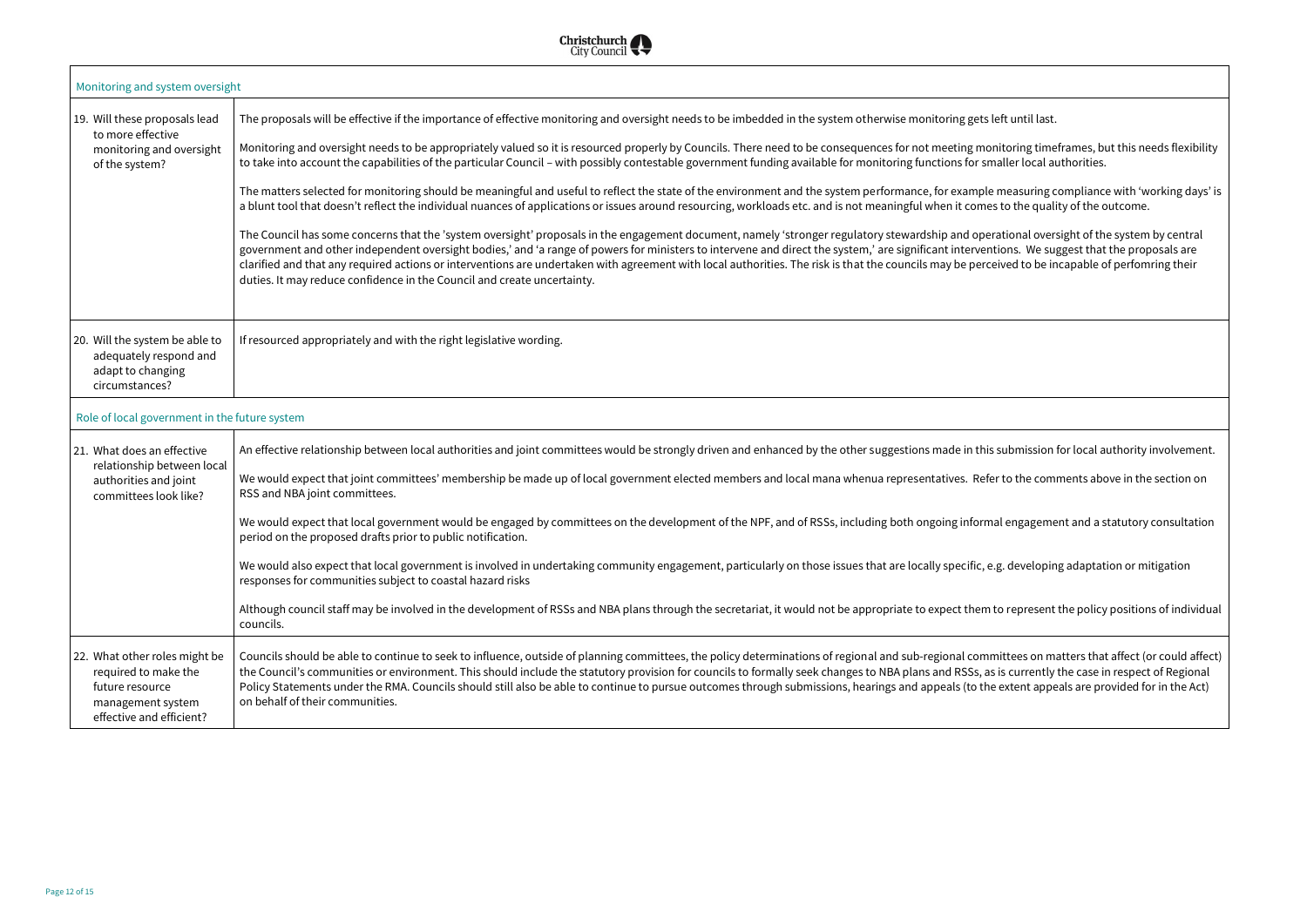at impacts on the Ngāi Tahu takiwā. Ngāi Tahu



| 23. What might be required to<br>ensure the roles and                                                | Clarity of national direction (as addressed above) and resourcing for local authorities to deliver. Support for local government needs to continue over the 10-year transition and implementation<br>period, and must not stop once the legislation has been enacted.                                                                                               |
|------------------------------------------------------------------------------------------------------|---------------------------------------------------------------------------------------------------------------------------------------------------------------------------------------------------------------------------------------------------------------------------------------------------------------------------------------------------------------------|
| responsibilities of local<br>authorities can be<br>effectively and efficiently                       | We note that the engagement material says 'Regional councils will retain responsibility for natural resource functions, and territorial authorities will retain their core land use and subdivision<br>responsibilities.                                                                                                                                            |
| delivered?                                                                                           | We suggest that territorial authorities' functions should include:                                                                                                                                                                                                                                                                                                  |
|                                                                                                      | Consent authority for land use and subdivision consents under the NBA.                                                                                                                                                                                                                                                                                              |
|                                                                                                      | Decide on NBA plan changes that are of solely local significance.                                                                                                                                                                                                                                                                                                   |
|                                                                                                      | Compliance monitoring and enforcement (instead of regional hubs).                                                                                                                                                                                                                                                                                                   |
|                                                                                                      | Regional councils functions should include:                                                                                                                                                                                                                                                                                                                         |
|                                                                                                      | Technical expertise and environmental knowledge-base to support territorial authorities' decisions.                                                                                                                                                                                                                                                                 |
|                                                                                                      | Environmental monitoring.                                                                                                                                                                                                                                                                                                                                           |
|                                                                                                      | We note the Review of Local Government is underway, and may change the roles and responsibilities of local authorities.                                                                                                                                                                                                                                             |
| National Māori entity                                                                                |                                                                                                                                                                                                                                                                                                                                                                     |
| 24. What functions should a                                                                          | A National Māori entity should:                                                                                                                                                                                                                                                                                                                                     |
| national Māori entity<br>have?                                                                       | have oversight of the NPF                                                                                                                                                                                                                                                                                                                                           |
|                                                                                                      | appoint Māori members to any Board of Inquiry process                                                                                                                                                                                                                                                                                                               |
|                                                                                                      | have system oversight and monitoring functions (including monitoring of Te Tiriti performance).                                                                                                                                                                                                                                                                     |
| 25. What should the                                                                                  | Membership and appointment processes for the National Māori entity should be determined by Māori to ensure the group has sufficient mana.                                                                                                                                                                                                                           |
| membership and<br>appointments process be<br>for the entity?                                         | We are informed that Te Rūnanga O Ngāi Tahu is opposed to pan Māori groupings influencing decision making at either a national or regional level that impacts on the Ngāi Tahu takiwā. Ngāi Ta<br>holds rangatiratanga and is the Crown's Te Tiriti partner within the takiwa. If there is to be a National Maori Entity, it must include Ngai Tahu representation. |
|                                                                                                      |                                                                                                                                                                                                                                                                                                                                                                     |
| Joint committee composition                                                                          |                                                                                                                                                                                                                                                                                                                                                                     |
| 26. Should parties in a region<br>be able to determine their                                         | Yes. Different areas will require different representation arrangements -particularly for mana whenua representatives.                                                                                                                                                                                                                                              |
| committee composition?                                                                               | The committee composition will hinge on whether there is a single NBA per region, or not.                                                                                                                                                                                                                                                                           |
| 27. What should be the<br>selection and<br>appointments processes<br>for joint committee<br>members? | Selection and appointment processes for Māori appointees to joint committees should be determined by Māori.                                                                                                                                                                                                                                                         |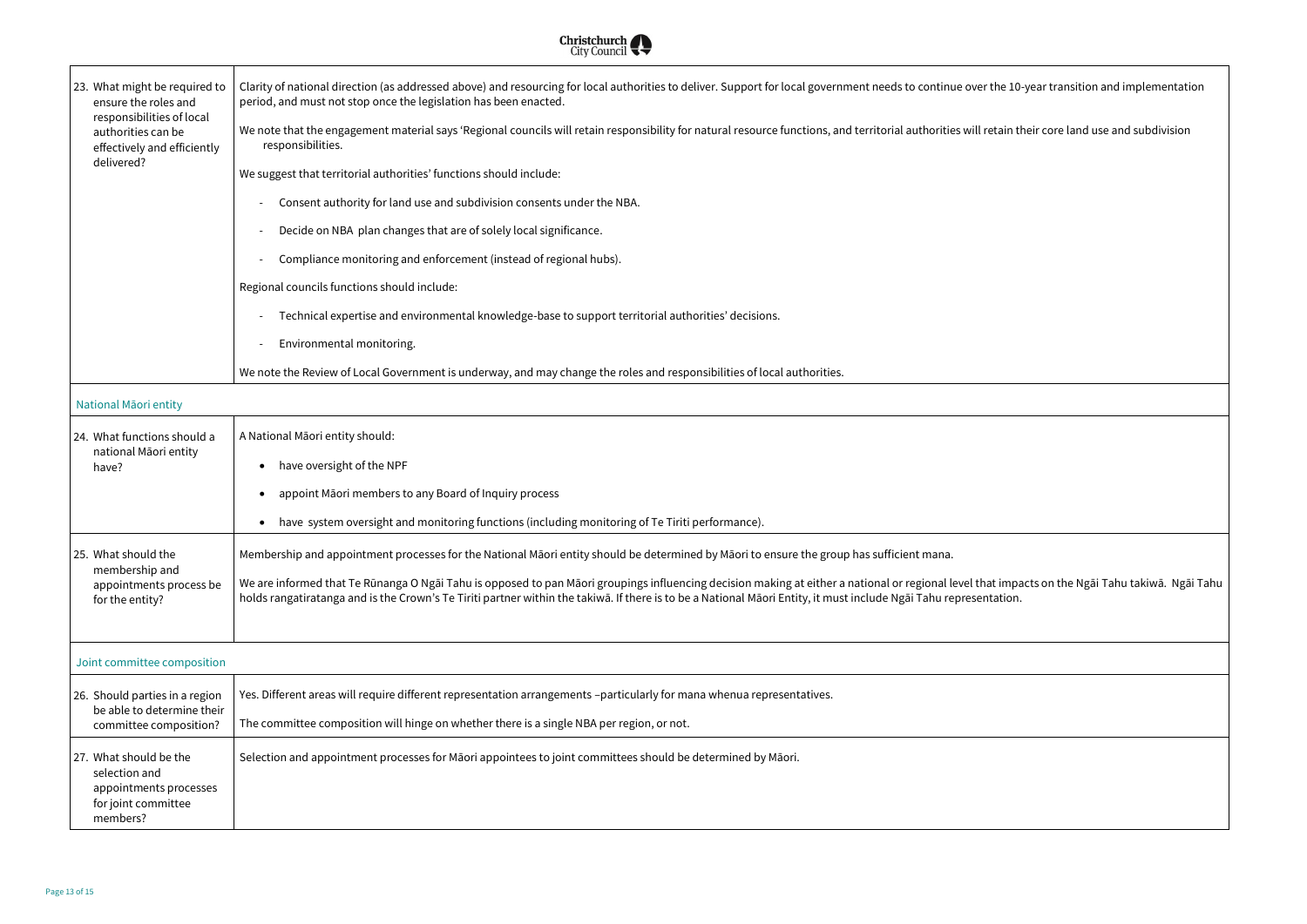anagement agreements.

ional style agreement which may not reflect

 $m$ ent to give specific regard to the outcomes

) lvement for different types of issues, including



| 28. Are sub-committees                                                                                                                                          | This should be determined on a regional basis, and in consultation with mana whenua.                                                                                                                                                                        |
|-----------------------------------------------------------------------------------------------------------------------------------------------------------------|-------------------------------------------------------------------------------------------------------------------------------------------------------------------------------------------------------------------------------------------------------------|
| needed to meet regional<br>needs including Treaty<br>settlements?                                                                                               |                                                                                                                                                                                                                                                             |
| 29. How do we best provide<br>for existing arrangements<br>(eg, Treaty settlement or<br>other resource<br>management<br>arrangements)?                          | Current Tiriti Settlement and other existing resource management arrangements should be carried through into the new system.                                                                                                                                |
|                                                                                                                                                                 | Enhanced Mana Whakahono ā Rohe arrangements, integrated with transfers of powers and joint management agreements                                                                                                                                            |
| 30. How could an enhanced<br>Mana Whakahono ā Rohe                                                                                                              | We support capacity building for mana whenua, appropriate resourcing of this function, clear legislative direction for transfers of powers and joint ma                                                                                                     |
| process be enabled that is<br>integrated with transfers<br>of powers and joint                                                                                  | We consider that this question would be best addressed according to each iwi or rūnanga and their respective councils rather than in some super-regi<br>hāpu or iwi boundaries.                                                                             |
| management<br>agreements?                                                                                                                                       | In some ways, we suggest that this question cannot be answered until roles and responsibilities around consenting / compliance are determined.                                                                                                              |
|                                                                                                                                                                 | There is a risk that Regional / Combined Plan format could work against diverse local tangata whenua wishes.                                                                                                                                                |
| 31. What should be covered in<br>the scope of an enhanced<br>Mana Whakahono ā Rohe<br>and what should be<br>mandatory matters?                                  | Mandatory consultation with appropriate mana whenua where sites/issues of significance are involved, both at plan making and consenting. Requirer<br>of consultation in decision making.                                                                    |
|                                                                                                                                                                 | Mandatory consideration of Iwi Management Plans in preparation of strategic and regional plans.                                                                                                                                                             |
|                                                                                                                                                                 | Mana Whakahono ā Rohe, or any equivalent agreement, should cover process specifics such as who and how to contact to initiate mana whenua invol<br>whether there are issues on which no involvement is sought, agreed timeframes, and funding arrangements. |
| 32. What are the barriers that<br>need to be removed, or<br>incentives added, to<br>better enable transfers of<br>powers and joint<br>management<br>agreements? | Capacity within iwi - resourcing commensurate with the level of input required.                                                                                                                                                                             |